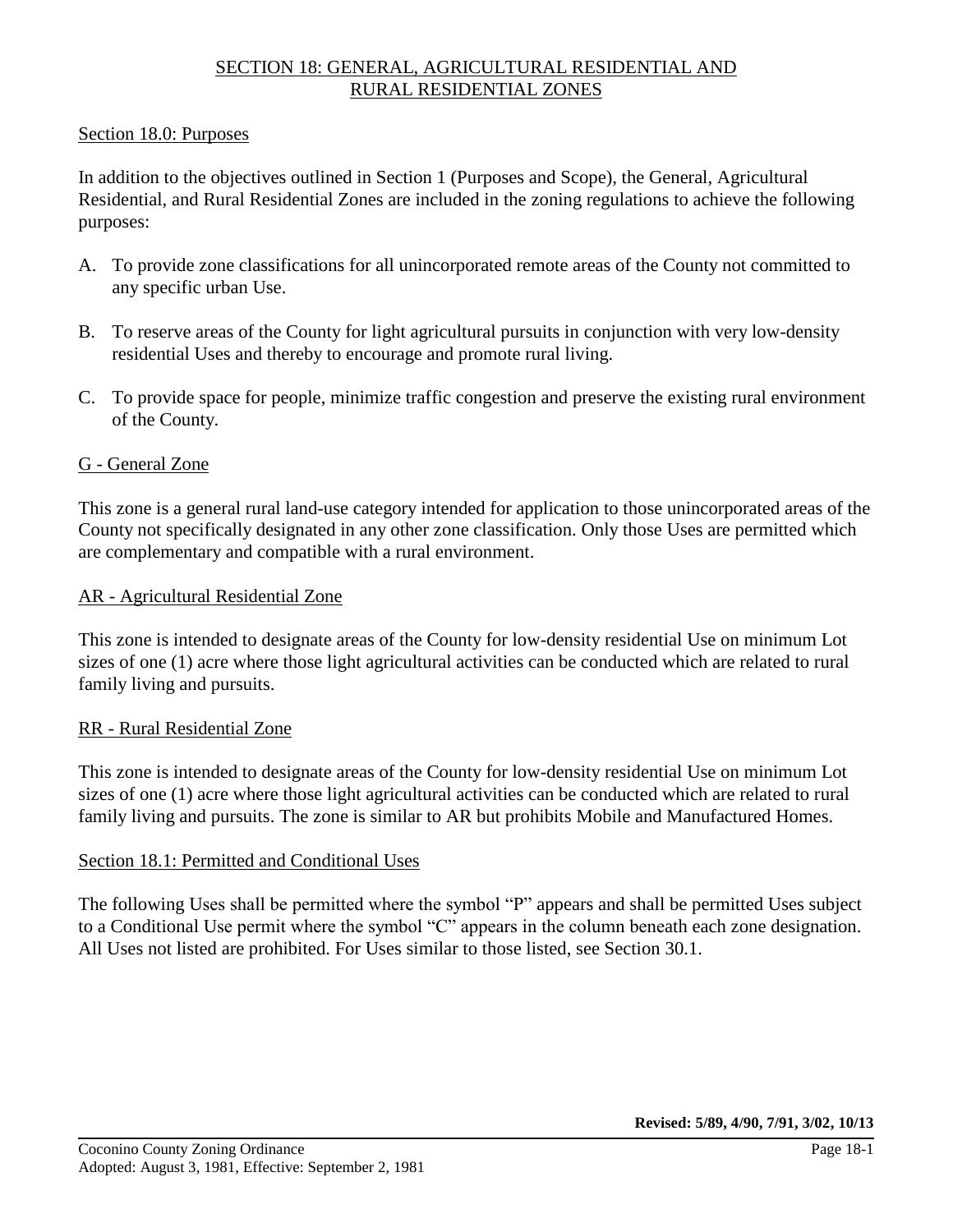| А. |     | <b>Residential Uses</b>                                                                                  |                | $\overline{AR}$      | R                      |
|----|-----|----------------------------------------------------------------------------------------------------------|----------------|----------------------|------------------------|
|    | 1.  | Bed and Breakfast establishments per Section 24.4                                                        | $\mathsf{C}$   | $\mathsf{C}$         | $\mathsf{C}$           |
|    | 2.  | Group Homes for the Handicapped, per Section 24.6                                                        | ${\bf P}$      | $\mathbf{P}$         | $\mathbf{P}$           |
|    | 3.  | Institutional Residential and Other Group Homes                                                          | $\mathcal{C}$  | $\mathsf{C}$         | $\mathbf C$            |
|    |     | 4. Manufactured Home                                                                                     | $\mathbf{P}$   | $\mathbf{P}$         |                        |
|    | 5.  | Mobile Home                                                                                              |                | See Section 18.3.A.4 |                        |
|    | 6.  | Single Family Dwelling or Modular Home                                                                   | P              | P                    | $\mathbf P$            |
|    | 7.  | Travel Trailer or Park Model (8' x 32' minimum size)                                                     | $\mathcal{C}$  | $\mathcal{C}$        |                        |
| B. |     | <b>Agricultural and Related Uses</b>                                                                     | $\overline{G}$ | $\overline{AR}$      | $\overline{\text{RR}}$ |
|    |     | 1. Agriculture and Gardening                                                                             | $\mathbf P$    | $\mathbf P$          | $\mathbf P$            |
|    | 2.  | Animal shelters, Animal Hospitals and Veterinary Facilities                                              | $\mathcal{C}$  | $\mathbf C$          | $\mathcal{C}$          |
|    | 3.  | Aviaries and apiaries                                                                                    | $\mathbf P$    | $\mathbf{P}$         | $\mathbf P$            |
|    | 4.  | Boarding of 1 or 2 horses for a fee                                                                      | $\mathbf P$    | $\mathbf{P}$         | $\mathbf{P}$           |
|    | 5.  | <b>Commercial Fertilizer Operation</b>                                                                   | $\mathsf{C}$   | $\mathbf C$          | $\mathcal{C}$          |
|    | 6.  | Feedlot                                                                                                  | $\mathsf{C}$   | ٠                    |                        |
|    | 7.  | Feed store                                                                                               | $\mathsf{C}$   | $\mathbf C$          | $\mathsf{C}$           |
|    |     | 8. Kennel, Commercial                                                                                    | $\mathsf{C}$   | $\mathbf C$          | $\mathcal{C}$          |
|    |     | 9. Kennel, Non-Commercial                                                                                | $\mathbf{P}$   | $\mathbf{P}$         | ${\bf P}$              |
|    |     | 10. Meat Processing Facilities, Game                                                                     | $\mathcal{C}$  | $\mathsf{C}$         | $\mathcal{C}$          |
|    |     | 11. Meat Processing Facilities, Small                                                                    | $\overline{C}$ | ٠                    |                        |
|    | 12. | Riding academies or riding clubs                                                                         | $\mathcal{C}$  | $\mathbf C$          | $\mathsf{C}$           |
|    |     | 13. Sale of products raised on the premise                                                               | $\mathbf{P}$   | $\mathbf{P}$         | ${\bf P}$              |
|    | 14. | The keeping or raising of animals for commercial purposes including                                      | $\mathcal{C}$  | $\mathbf C$          | $\mathcal{C}$          |
|    |     | commercial stables where more than 2 horses are boarded                                                  |                |                      |                        |
|    |     | a. For the commercial boarding of more than 2 horses, a minimum of<br>5 acres in gross area is required. |                |                      |                        |
|    |     | 15. The keeping of poultry or rabbits for commercial purposes                                            | $\mathsf{C}$   | $\mathsf{C}$         | C                      |
|    |     | 16. The keeping of wild, non-domesticated or Exotic Animals                                              | $\overline{C}$ | $\mathsf{C}$         | $\mathsf{C}$           |
|    |     | 17. The non-commercial keeping of horses and other Livestock not                                         |                | P                    | P                      |
|    |     | including chickens, rabbits or common household pets subject to the                                      |                |                      |                        |
|    |     | following conditions:                                                                                    |                |                      |                        |
|    |     | a. A minimum of one (1) acre of land shall be required for the<br>maintenance of such animals.           |                |                      |                        |
|    |     |                                                                                                          |                |                      |                        |
|    |     | Three such animals may be maintained on the first acre and up to<br>b.                                   |                |                      |                        |
|    |     | one additional animal for each additional one half acre                                                  |                |                      |                        |
|    |     | No such animal may be sheltered, fed, or watered closer than 100<br>$\mathbf{c}$ .                       |                |                      |                        |
|    |     | feet to a residence occupied by other persons.                                                           |                |                      |                        |
|    |     | The keeping of all animals shall be subject to the regulations and<br>d.                                 |                |                      |                        |
|    |     | conditions of the Coconino County Health District and Animal                                             |                |                      |                        |
|    |     | Management Division.                                                                                     |                |                      |                        |
|    |     | 18. The non-commercial keeping of poultry or rabbits at least 100 feet                                   |                |                      |                        |
|    |     | from a residence belonging to other persons                                                              | $\mathbf{P}$   | $\mathbf{P}$         | $\mathbf{P}$           |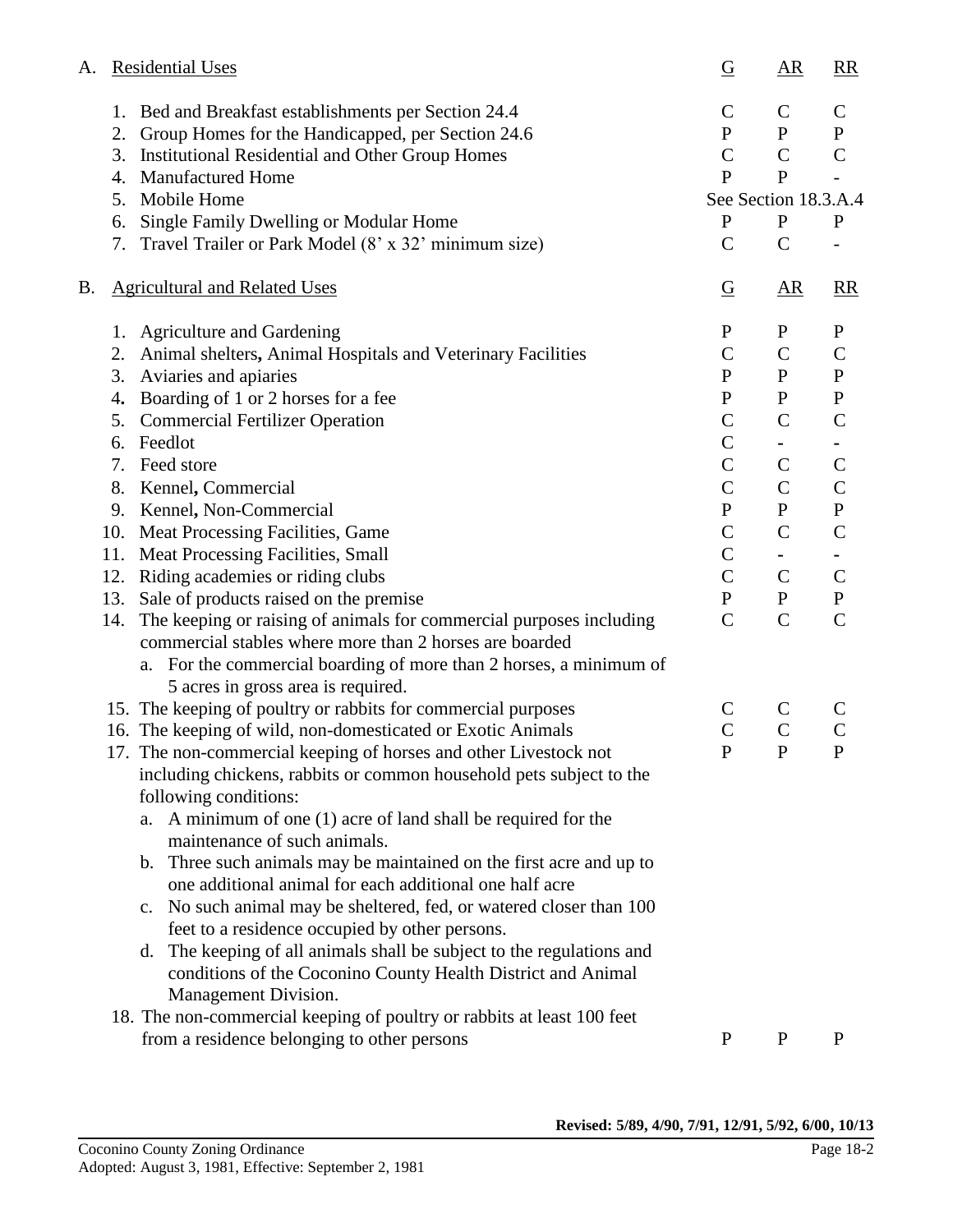| C. | Public and Semi-Public Uses                                                                                                                                                                                                      | $\overline{G}$ | $\overline{AR}$          | $\underline{RR}$         |
|----|----------------------------------------------------------------------------------------------------------------------------------------------------------------------------------------------------------------------------------|----------------|--------------------------|--------------------------|
|    | Airports, landing fields, heliports and related activities and Uses<br>1.                                                                                                                                                        | $\mathbf C$    | $\mathcal{C}$            | $\mathsf{C}$             |
|    | Cemeteries, human and animal<br>2.                                                                                                                                                                                               | $\overline{C}$ | $\mathsf{C}$             | $\mathsf{C}$             |
|    | Churches, convents, monasteries and other religious institutions<br>3.                                                                                                                                                           | $\mathcal{C}$  | $\mathcal{C}$            | $\mathsf{C}$             |
|    | 4. Community Service Agency Camps                                                                                                                                                                                                | $\mathcal{C}$  | $\mathsf{C}$             | $\mathsf{C}$             |
|    | Day Care Center<br>5.                                                                                                                                                                                                            | $\mathbf{P}$   | ${\bf P}$                | ${\bf P}$                |
|    | Educational Institutions, public or private<br>6.                                                                                                                                                                                | $\mathsf{C}$   | $\mathcal{C}$            | $\mathsf{C}$             |
|    | <b>Fire Stations</b><br>7.                                                                                                                                                                                                       | $\mathcal{C}$  | $\mathcal{C}$            | $\mathsf C$              |
|    | Hospitals<br>8.                                                                                                                                                                                                                  | $\mathcal{C}$  | $\mathcal{C}$            | $\mathsf{C}$             |
|    | 9. Landfill operations                                                                                                                                                                                                           | $\mathbf C$    | $\mathcal{C}$            |                          |
|    | 10. Libraries and museums, public or private                                                                                                                                                                                     | $\overline{C}$ | $\mathbf C$              | $\mathsf{C}$             |
|    | 11.<br><b>Off-Highway Vehicle Facilities</b>                                                                                                                                                                                     | $\mathcal{C}$  | $\overline{\phantom{0}}$ | $\overline{\phantom{0}}$ |
|    | 12. Pre-school                                                                                                                                                                                                                   | $\mathsf{C}$   | $\mathsf{C}$             | $\mathsf C$              |
|    | 13. Public parks and Recreational Facilities                                                                                                                                                                                     | $\overline{C}$ | $\mathsf{C}$             | $\mathcal{C}$            |
|    | 14. Recreational Facilities such as rodeos, hunting/riding clubs, Community<br>Centers, country clubs, tennis and aquatic facilities, golf courses, with<br>incidental limited commercial uses which are commonly associated and |                |                          |                          |
|    | directly related to the primary use                                                                                                                                                                                              | $\mathcal{C}$  | $\mathcal{C}$            | $\mathsf{C}$             |
| D. | Other Uses                                                                                                                                                                                                                       |                | $\overline{AR}$          | $\underline{RR}$         |
|    | <b>Borrow Pits</b><br>1.                                                                                                                                                                                                         | $\mathbf C$    | $\mathsf{C}$             |                          |
|    | Firewood storage and sales yards<br>2.                                                                                                                                                                                           | $\mathcal{C}$  | $\mathsf C$              |                          |
|    | 3. Meteorological (MET) Tower                                                                                                                                                                                                    | $\mathcal{C}$  | $\mathsf{C}$             | $\mathsf{C}$             |
|    | Mineral extraction operations, Non-exempt<br>4.                                                                                                                                                                                  | $\mathbf C$    | $\mathsf{C}$             |                          |
|    | Parking or storage of no more than two (2) Commercial Vehicles and/or<br>5.                                                                                                                                                      | $\mathbf C$    | $\mathsf{C}$             | $\mathbf C$              |
|    | <b>Commercial Equipment</b>                                                                                                                                                                                                      |                |                          |                          |
|    | 6. Soil and aggregate material storage                                                                                                                                                                                           | $\mathsf{C}$   | $\mathsf{C}$             |                          |
|    | Soil and water resource conservation projects<br>7.                                                                                                                                                                              | ${\bf P}$      | $\mathbf{P}$             | ${\bf P}$                |
|    | Utility Installations and public service sub-stations, reservoirs, pumping<br>8.                                                                                                                                                 |                |                          |                          |
|    | plants, and similar installations, not including public utility offices                                                                                                                                                          | $\mathsf C$    | $\mathsf{C}$             | $\mathsf{C}$             |
|    | 9. Wireless Telecommunications Facilities subject to the provisions of                                                                                                                                                           | $\mathcal{C}$  | $\mathbf C$              | $\mathsf C$              |
|    | Section 24.5 (See 24.5.H for exemptions)                                                                                                                                                                                         |                |                          |                          |
|    | Wood Processing & Lumber mills<br>10.                                                                                                                                                                                            | $\mathbf C$    |                          |                          |
| Е. | <b>Home Occupations</b>                                                                                                                                                                                                          | $\overline{G}$ | $\underline{AR}$         | $\underline{RR}$         |
|    | Cottage Industries subject to the provisions of Section 24.3<br>1.                                                                                                                                                               | $\mathsf{C}$   | $\mathbf C$              | $\mathsf{C}$             |
|    | Home Occupations subject to the provisions of Section 24.2<br>2.                                                                                                                                                                 | P              | $\mathbf{P}$             | $\mathbf{P}$             |
| F. | <b>Accessory Uses</b>                                                                                                                                                                                                            | $\overline{G}$ | $\underline{AR}$         | $\underline{RR}$         |
|    | 1. Accessory Structures on the same site as a permitted Use                                                                                                                                                                      | $\mathbf{P}$   | $\mathbf P$              | $\mathbf P$              |
|    | a. Accessory Structures in excess of 3000 square feet                                                                                                                                                                            | $\mathbf C$    | $\mathsf{C}$             | $\mathcal{C}$            |
|    | Accessory Uses and Structures on the same site as a conditional use<br>2.                                                                                                                                                        | $\mathbf C$    | $\mathbf C$              | $\mathbf C$              |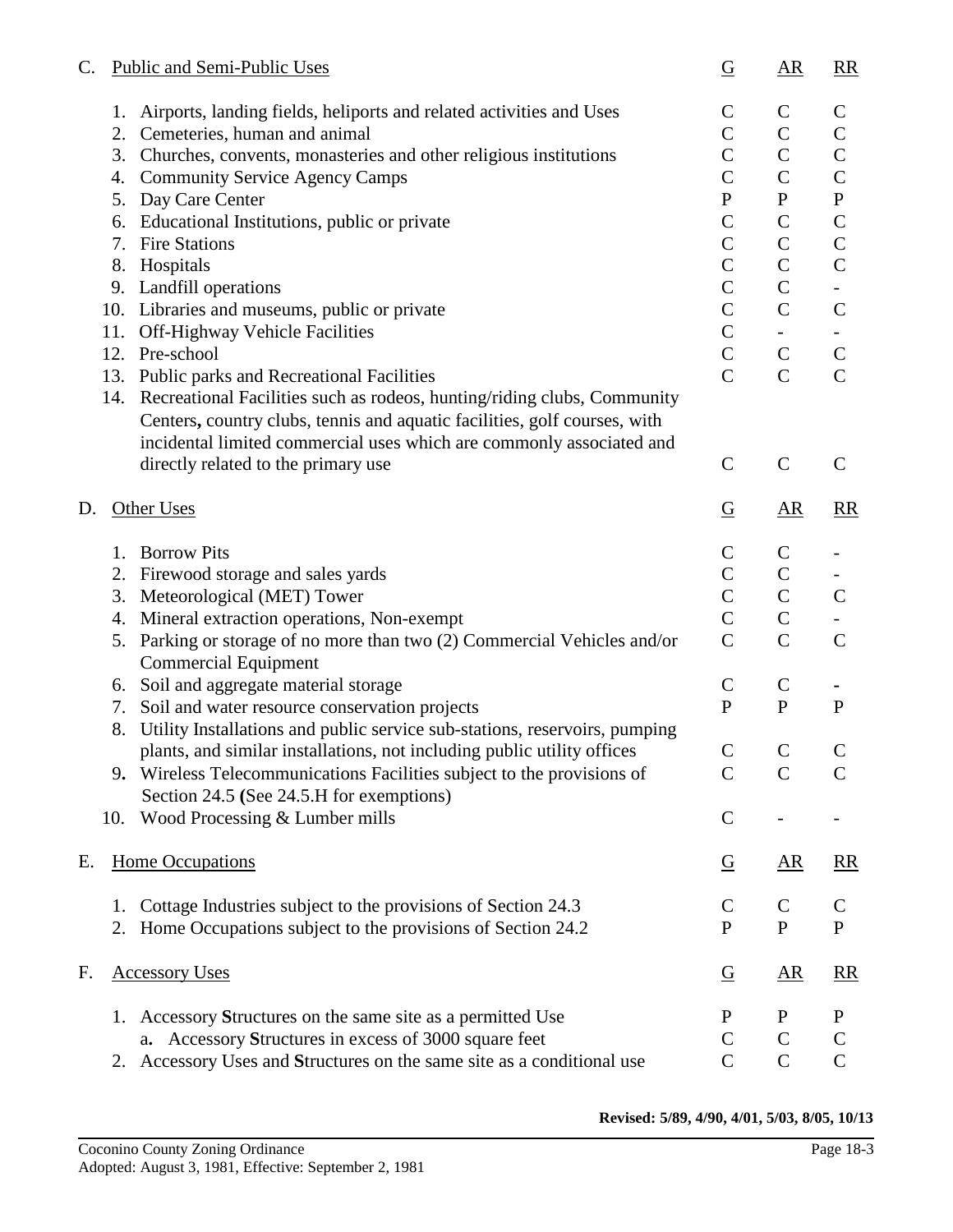| F. |                                         | <b>Accessory Uses (Continued)</b>                                                                                                                                                                                                                                                                                                                                                                                                                                                                                                                                                                                                                                                                                                                                                                                                                                                                                                                                                                                                                                                                                                                                                                                                                                                                                                                                                                                                                                                                                                | G                              | AR                               | <b>RR</b>                     |
|----|-----------------------------------------|----------------------------------------------------------------------------------------------------------------------------------------------------------------------------------------------------------------------------------------------------------------------------------------------------------------------------------------------------------------------------------------------------------------------------------------------------------------------------------------------------------------------------------------------------------------------------------------------------------------------------------------------------------------------------------------------------------------------------------------------------------------------------------------------------------------------------------------------------------------------------------------------------------------------------------------------------------------------------------------------------------------------------------------------------------------------------------------------------------------------------------------------------------------------------------------------------------------------------------------------------------------------------------------------------------------------------------------------------------------------------------------------------------------------------------------------------------------------------------------------------------------------------------|--------------------------------|----------------------------------|-------------------------------|
|    |                                         | 3. Accessory Wind Energy Systems<br>4. Guest House or Accessory Living Quarters subject to the following<br>conditions:<br>Attached Accessory Living Quarters are permitted regardless of<br>a.<br>parcel size. Detached Guest Houses are permitted only on parcels<br>of 2 acres or larger.<br>b. Accessory Living Quarters and Guest Houses are limited to 50% of the<br>livable square footage of the main Dwelling up to a maximum of 800<br>square feet for a detached Guest House, or 1000 square feet for attached<br>Accessory Living Quarters unless waived through Conditional Use permit<br>for an existing structure.<br>c. Kitchens are allowed.<br>Travel Trailers, Recreational Vehicles, Manufactured and Mobile<br>d.<br>Homes are not allowed as Guest Houses or Accessory Living Quarters.<br>All utilities must be on the same meters as the principal Dwelling.<br>e.<br>Maximum separation between the main Dwelling and Guest House shall<br>f.<br>be 60' measured from livable space to livable space unless waived through<br>Conditional Use permit for an existing structure.<br>A deed restriction shall be recorded prior to issuance of a building<br>g.<br>permit indicating that the Guest House or Accessory Living Quarters<br>is for family or guests and not for rental.<br>h. Application for a Conditional Use permit can be requested for a<br>waiver of the requirements of separation and maximum square<br>footage for existing Structures to be converted into a detached Guest House | $\mathbf{P}$                   | See Section 24.8<br>$\mathbf{P}$ | P                             |
|    |                                         | on parcels greater than 2 acres.<br>5. Metal Storage Containers                                                                                                                                                                                                                                                                                                                                                                                                                                                                                                                                                                                                                                                                                                                                                                                                                                                                                                                                                                                                                                                                                                                                                                                                                                                                                                                                                                                                                                                                  |                                | See Section 24.7                 |                               |
| G. | <b>Temporary Uses</b><br>$\overline{G}$ |                                                                                                                                                                                                                                                                                                                                                                                                                                                                                                                                                                                                                                                                                                                                                                                                                                                                                                                                                                                                                                                                                                                                                                                                                                                                                                                                                                                                                                                                                                                                  |                                | AR                               | <b>RR</b>                     |
|    |                                         | 1. Temporary Uses as prescribed in Section 24.1<br>2. Model homes and subdivision sales offices                                                                                                                                                                                                                                                                                                                                                                                                                                                                                                                                                                                                                                                                                                                                                                                                                                                                                                                                                                                                                                                                                                                                                                                                                                                                                                                                                                                                                                  | $\mathbf{P}$<br>$\overline{C}$ | $\mathbf{P}$<br>$\mathcal{C}$    | $\mathbf{P}$<br>$\mathcal{C}$ |

# Section 18.2: Special Uses: G, AR, and RR Zones

For properties with parcel boundaries within 500 feet of an Interstate highway interchange Right-of-Way the following Uses shall be permitted subject to the granting of a conditional use permit:

- 1. Automobile **S**ervice **S**tations
- 2. Convenience Markets
- 3. Hotels/Motels
- 4. Recreational Vehicle and Travel Trailer parks
- 5. Restaurants
- 6. Truck Stops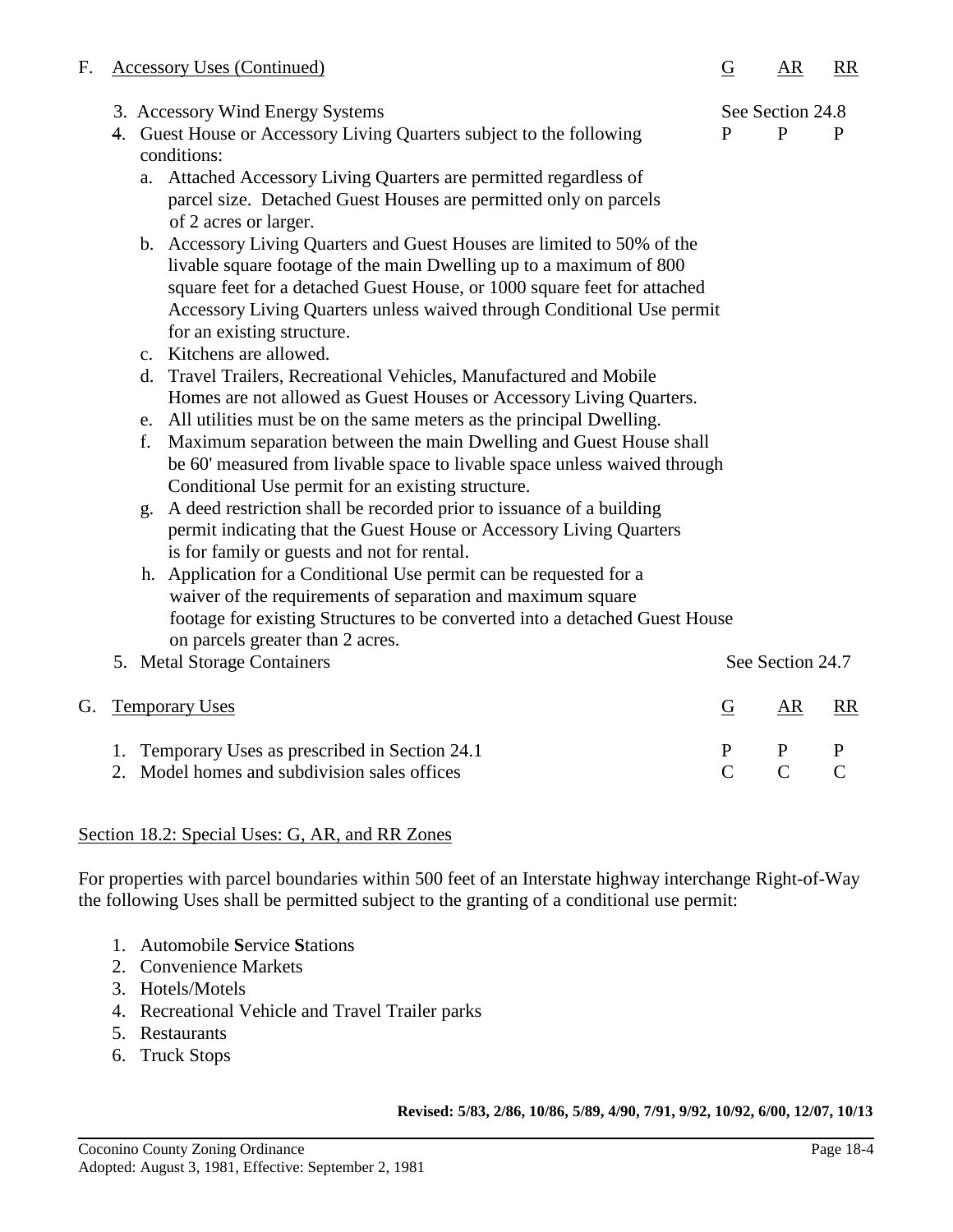## Section 18.3: Property Development Standards: G, AR, and RR Zones

The following property development standards shall apply to all land and Structures, permitted in their respective zones, except that any Lot shown on an official subdivision map that was duly approved and recorded, or any Lot for which a bona fide deed was duly recorded in conformance with the zoning in effect prior to the date of adoption of this ordinance may be used as a Building site.

## A. Special Requirements

- 1. In the AR and RR Zone, the minimum Lot size shall be one (1) acre. However, larger minimum Lot sizes may be specified and designated on the Official Zoning Map by attaching a number designation following the zone classification: such number shall be in increments of one-half  $(\frac{1}{2})$ acre. For example, AR-2 means Agricultural Residential -- 2 acre minimum Lot size; AR-2 ½ means Agricultural Residential -- 2 ½ acre minimum Lot size; etc.
- 2. For Access purposes each parcel shall have a minimum 30 foot wide Access Easement or Rightof-Way. A turnaround with a minimum radius of 25 feet shall be provided at the end of each Access road over 150 feet in length. No fences or other obstructions shall be placed in the Access Easement area except with written permission of all other property owners served by the Easement. For any parcel of land created after January 3, 1995, an Access road to the parcel must be provided prior to the delivery of any combustible building materials. Said Access road must be constructed to applicable County private road standards.
- 3. In the G, AR, and RR Zones, Structures permitted under Section 18.1-C--Public and Semi-Public Uses, Section 18.1-D--Other Uses and Section 18.2--Special Uses shall maintain a minimum Setback of 50 feet from all property lines. Interior Side and Rear Setbacks may be used for offstreet parking, Landscaping, and recreational purposes.
- 4. In the G and AR Zones, the establishment of a pre-HUD Mobile Home may be permitted subject to the rehabilitation of that unit in accordance with the Arizona Office of Manufactured Housing administrative rules and subject to an insignia of approval having been placed by the state on the home. Mobile Homes shall not be relocated and placed on-Site prior to renovation and rehabilitation as provided for in this Ordinance.
- 5. A Travel Trailer, or fifth wheel trailer, or Park Model but not a Recreational Vehicle that has its own mode of power, may be established as a permanent residence in the G or AR Zones, subject to the granting of a Conditional Use permit. Establishment shall require the installation of a permanent wastewater disposal system and connection to appropriate utilities. Establishment shall require a county Building Permit.
- 6. In the G, AR, and RR Zones, one Recreational Vehicle or Travel Trailer per Lot or parcel may be used for temporary residency not to exceed 100 days per year provided the Lot or parcel is not already occupied by a Dwelling. The use of tents is prohibited as temporary residences. Portable or chemical toilet shall be provided if the unit is not self contained. A temporary-use permit shall be obtained prior to establishing said temporary residence, and the Travel Trailer or Recreational Vehicle must be removed from the parcel upon the expiration of the temporary-use permit. Approval may be subject to conditions.

**Revised: 2/88, 5/89, 4/90, 1/95, 6/00, 10/13**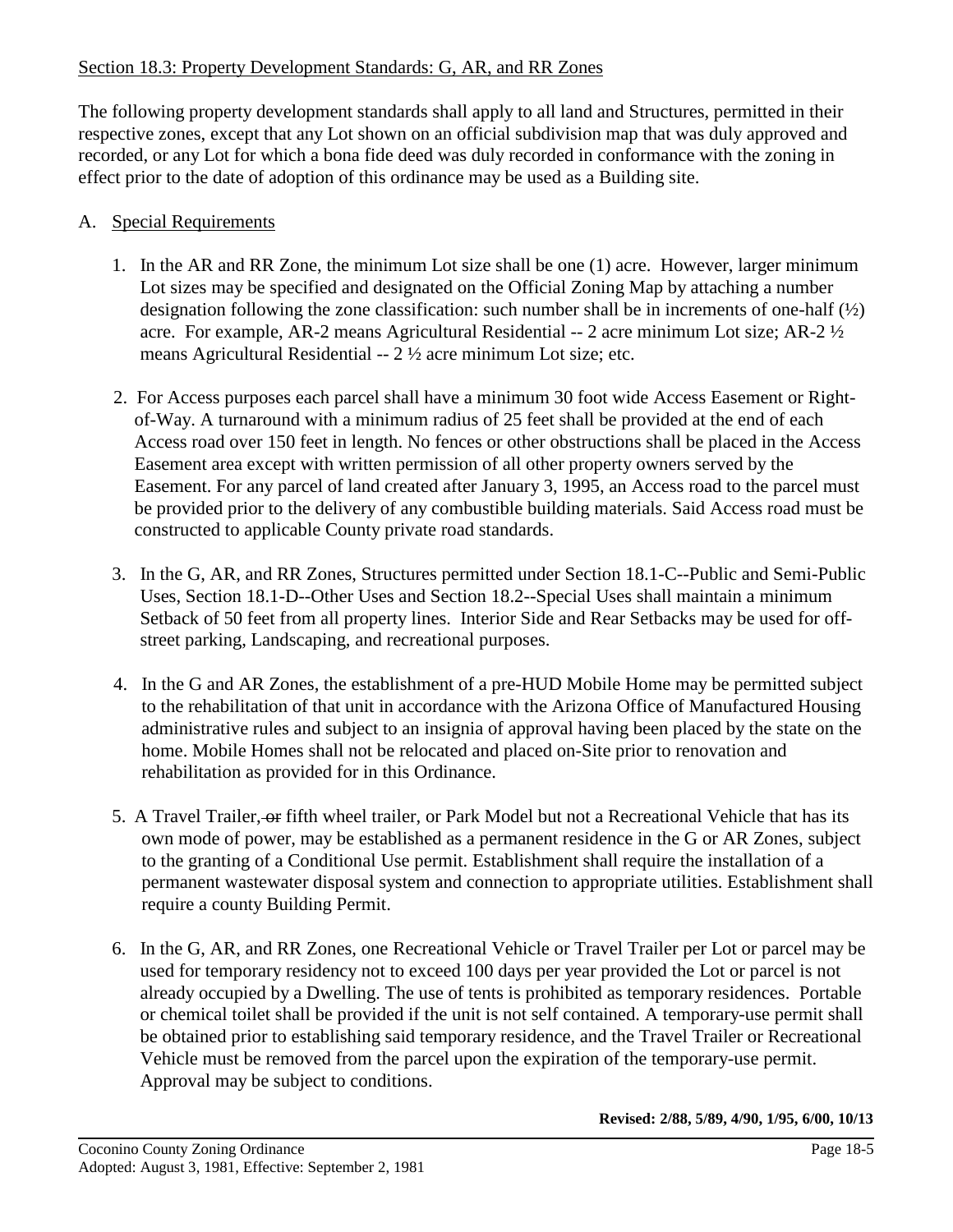### Section 18.3: Property Development Standards: G, AR, and RR Zones (Continued)

- 7. In the G and AR Zones a temporary use permit may be issued to allow the storage of one (1) unoccupied Mobile or Manufactured home per Lot or parcel for a period not to exceed sixty (60) days.
- B. General Requirements: The following requirements are minimum unless otherwise noted:

|                                      | G                                                                                                                                                                                                                                                                                                                                                                                                                       | AR  | <b>RR</b> |
|--------------------------------------|-------------------------------------------------------------------------------------------------------------------------------------------------------------------------------------------------------------------------------------------------------------------------------------------------------------------------------------------------------------------------------------------------------------------------|-----|-----------|
|                                      |                                                                                                                                                                                                                                                                                                                                                                                                                         |     |           |
|                                      | 10                                                                                                                                                                                                                                                                                                                                                                                                                      |     |           |
|                                      | 300                                                                                                                                                                                                                                                                                                                                                                                                                     | 100 | 100       |
|                                      | 300                                                                                                                                                                                                                                                                                                                                                                                                                     | 150 | 150       |
|                                      | 30                                                                                                                                                                                                                                                                                                                                                                                                                      | 25  | 25        |
|                                      | 20                                                                                                                                                                                                                                                                                                                                                                                                                      | 10  | 10        |
|                                      | 30                                                                                                                                                                                                                                                                                                                                                                                                                      | 15  | 15        |
|                                      | 30                                                                                                                                                                                                                                                                                                                                                                                                                      | 20  | 20        |
|                                      | 30%                                                                                                                                                                                                                                                                                                                                                                                                                     | 35% | 35%       |
| Structure Height, maximum, in feet   | 40                                                                                                                                                                                                                                                                                                                                                                                                                      | 35  | 35        |
|                                      |                                                                                                                                                                                                                                                                                                                                                                                                                         |     |           |
| Distance between Structures, in feet | 10                                                                                                                                                                                                                                                                                                                                                                                                                      | 10  | 10        |
|                                      | 1. Dwelling unit per parcel, maximum, except for permitted accessory units<br>2. Minimum parcel size, net area in acres (or per 18.3.A.1)<br>3. Lot Width, in feet<br>4. Lot Depth, in feet<br>5. Front Setback, in feet<br>6. Side Interior Setback, in feet<br>7. Side Street Side Setback, in feet<br>8. Rear Setback, in feet<br>9. Lot Coverage, maximum<br>10.<br>11. Off-street parking spaces per Dwelling Unit |     |           |

All Setbacks shall be measured from property lines. In situations where an Access Easement is located along a property line, the Setback shall be measured from the interior edge of the Access Easement line. Where an Access Easement bisects any parcel of land, said Easement shall be considered a Street for Setback purposes and Street Side Setbacks shall apply.

### Section 18.4: Performance Standards: G, AR, and RR Zones

- A. All required Landscaping shall be permanently maintained in a neat and orderly condition.
- B. Required Front and Street Side Setbacks shall not be used for parking or storage of any motor vehicles or vehicle accessory such as camper shells, trailers, motor bikes, or other wheeled accessory or convenience, except that licensed and operable vehicles may be parked upon the driveway or Access way to the garage or carport.
	- 1. One motor vehicle or Travel Trailer for sale may be parked on or adjacent to the driveway but not elsewhere in the Front or Street Side Setbacks.
	- 2. Licensed and operable motor vehicles or vehicle accessories with signage may not be parked or stored within the required Front and Street Side Setbacks, except for overnight parking within a driveway or Access way to the garage or carport. Vehicles and accessories with signage may not be set up on site in such a way as to advertise a Use, product or activity.
- C. In all G, AR, and RR Zones, outdoor storage of unlicensed or inoperable vehicles, vehicle parts, auto parts, tires, secondhand building material, pipe, drums, appliances, household furniture, household refuse, unlicensed Travel Trailers or utility trailers, etc., shall be permitted subject to the following conditions: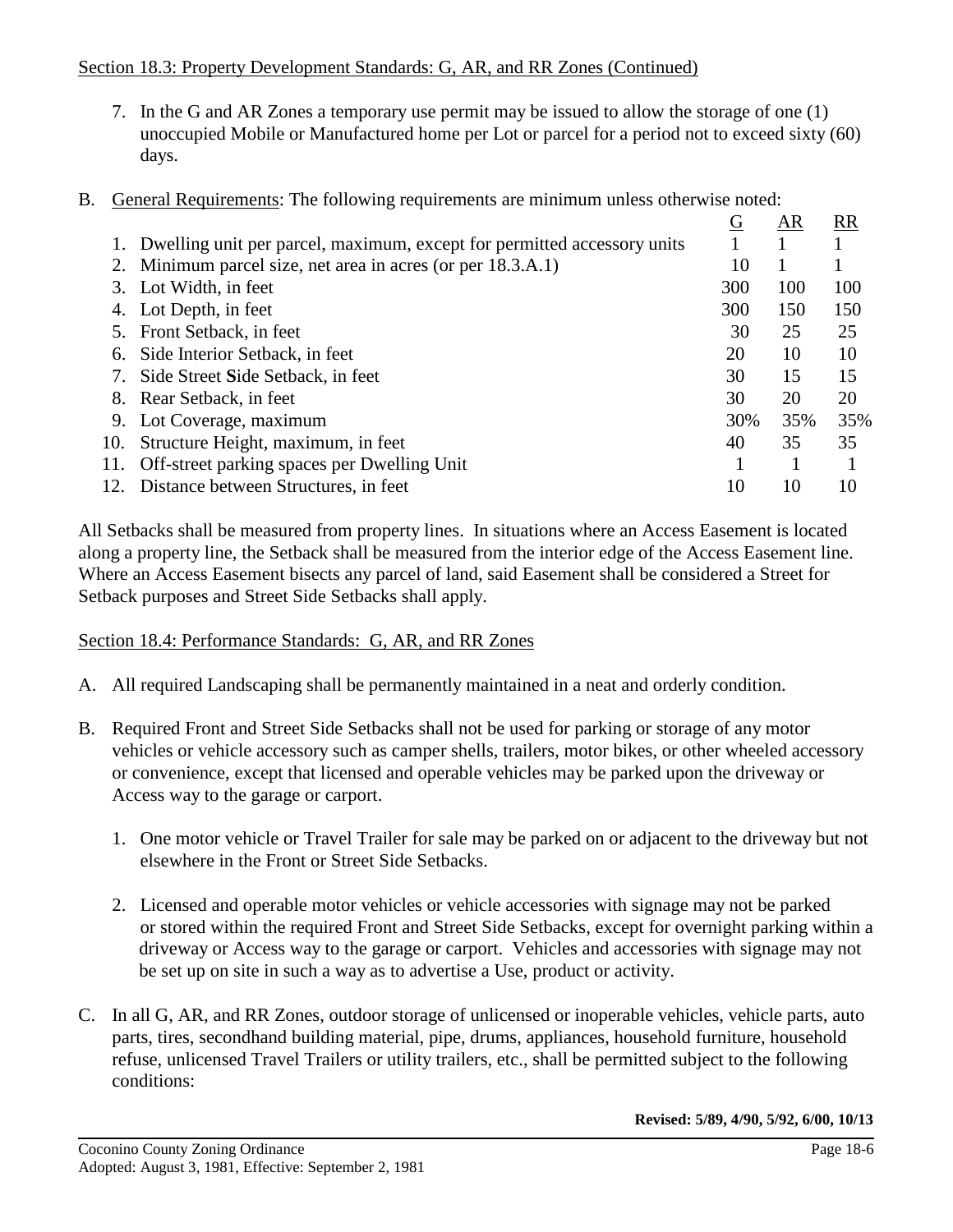### Section 18.4: Performance Standards: G, AR, and RR Zones (Continued)

- 1. For any Lot or parcel of land, the area permitted for the above described outdoor storage shall be 200 square feet. An additional 100 square feet of outdoor storage per acre for properties larger than one acre, shall be permitted up to a maximum of 2000 square feet.
- 2. On any Lot or parcel of land, all outdoor storage shall be located to the rear of the property and screened from neighboring properties and roadways by a wall; opaque, rigid fencing; Landscaping; or other **S**tructure. Second**-**hand materials may not be used for the construction of such screening unless otherwise approved by the Community Development Director. Any wall or fencing shall not exceed six (6) feet in height and shall be subject to the provisions of 18.7. Stored secondhand materials, vehicles, vehicle parts, etc., shall not be stacked so as to be visible above the required screening, or more than six (6) feet high. The provisions of this paragraph shall not be construed to restrict the storage of firewood maintained for personal use by the occupant of the premises.
- 3. All permitted screened outdoor storage areas shall meet the minimum required Building Setbacks as prescribed by this Section.
- 4. Outdoor storage shall not be permitted on any parcel unless there is a Dwelling on the parcel.
- D. Temporary storage of construction materials shall be permitted on any Lot or parcel of land provided such materials are being used in conjunction with a valid construction project on that Lot or parcel.
- E. Commercial Vehicles exceeding 26,000 lbs. gross vehicle weight (GVW), including but not limited to semi tractors, semi-trailers, dump trucks, and Commercial Equipment shall not be parked, stored, or serviced on any Lot or parcel of land except as provided in Section 18.1.D. Vehicles used for Exempt Agricultural purposes that are stored or parked on a parcel for which the owner has a Certificate of Agricultural Exemption are exempt from this Section.
- F. The storage of a Mobile or Manufactured Home on any Lot or parcel of land, is prohibited except as prescribed in Section 18.3-A.7.
- G. Where public or semi-public Uses are established, a masonry wall or alternative rigid, opaque fence, six feet in height as measured from the highest adjacent Grade and screen Landscaping may be required by the Planning and Zoning Commission to be erected and maintained between such Uses and adjacent residential properties.
- H. Apparatus needed for the operation of active and passive solar energy systems or other alternate energy systems, including but not limited to, overhangs, movable insulating walls and roofs, attached or detached solar collectors, reflectors and piping shall be permitted for any Use subject to the applicable provisions of the Zone.

# Section 18.5: Signs: G, AR, and RR Zones

No Sign or outdoor Advertising Device shall be permitted in the G, AR and RR Zones except as provided in Section 26: Signs.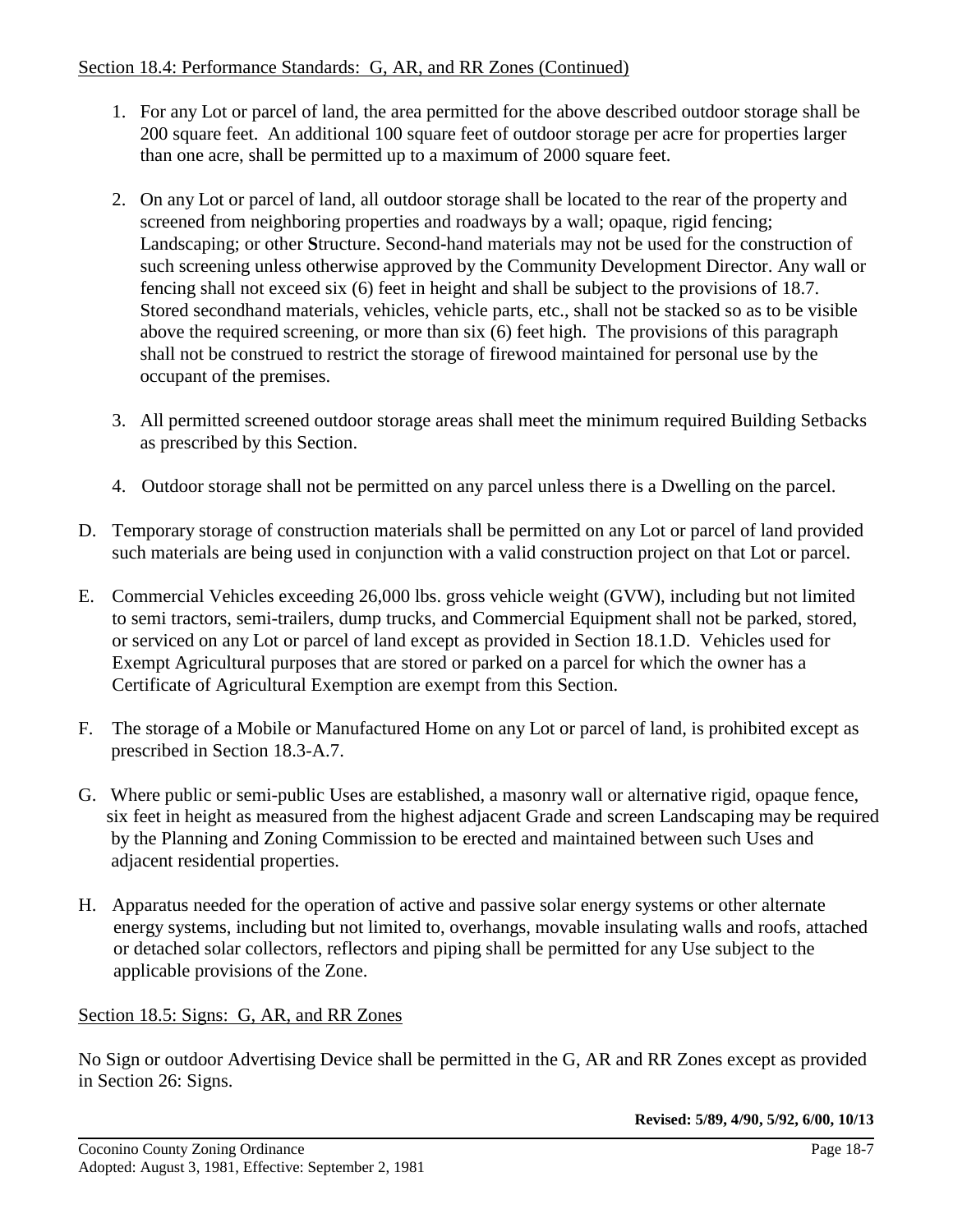- A. In the General, Agricultural Residential, and Rural Residential Zones all Accessory Structures (excluding Guest Houses/Accessory Living Quarters) shall be subject to the following restrictions:
	- 1. Bathroom facilities shall be limited to one (1) sink and one (1) toilet.
	- 2. No kitchen facilities or wet bars shall be permitted.
	- 3. The use of Mobile Homes, semi-trailers, railroad cars, Travel Trailers, camper shells or similar units as Accessory Structures is prohibited. Metal Storage Containers may be permitted, refer to Section 24.7.
	- 4. Accessory Structures may be established prior to the Dwelling Unit or primary Structure subject to the provisions outlined above.
- B. Attached Structures

An Accessory Structure that is attached to the main Structure shall meet all of the Setback requirements of the main structure except as provided in "D" of this Section.

## C. Detached Structures

- 1. A detached Structure shall meet the Setback requirements of the main Building for the Front and Street Side Setbacks.
- 2. A detached Accessory Structure which does not exceed 15 feet in height and 600 sq. ft. in area, may be located within an Interior Side or Rear Setback; provided, however, that such Structure shall not be located closer than five feet to an Interior Side or Rear Lot Line.
- 3. A detached Accessory Structure which exceeds 15 feet in height, or 600 square feet in area, shall maintain the same minimum Side and Rear Setbacks as required for the main Dwelling.
- 4. A detached Structure shall maintain a minimum 10 feet separation from other Structures.
- 5. Although not requiring a Building Permit, Accessory Structures with less than 120 square feet of floor roof area must meet the above minimum Setbacks.

### D. Other Structures

- 1. Steps, air conditioning units, architectural features, such as eaves, awnings, chimneys, stairways, wing walls or bay windows, may project not more than six feet into any required Front, Street Side or Rear Setback, nor into any required Side Setback more than one half (1/2) of said required Side Setback.
- 2. Balconies, porches or decks shall not encroach or project into any required Setback. Uncovered paver/stone patios or slabs on grade may encroach into any Setback.
- 3. Swimming pools and spas when located within 300 feet of a neighboring residence shall be enclosed by a wall or fence not less than 5 feet in height with self closing gates to the specifications of the Department of Community Development.
- 4. Amateur (HAM) Radio Towers shall be permitted for the personal use of the property owner/resident and subject to the following provisions:

**Revised: 5/89, 6/00, 12/07, 10/13**